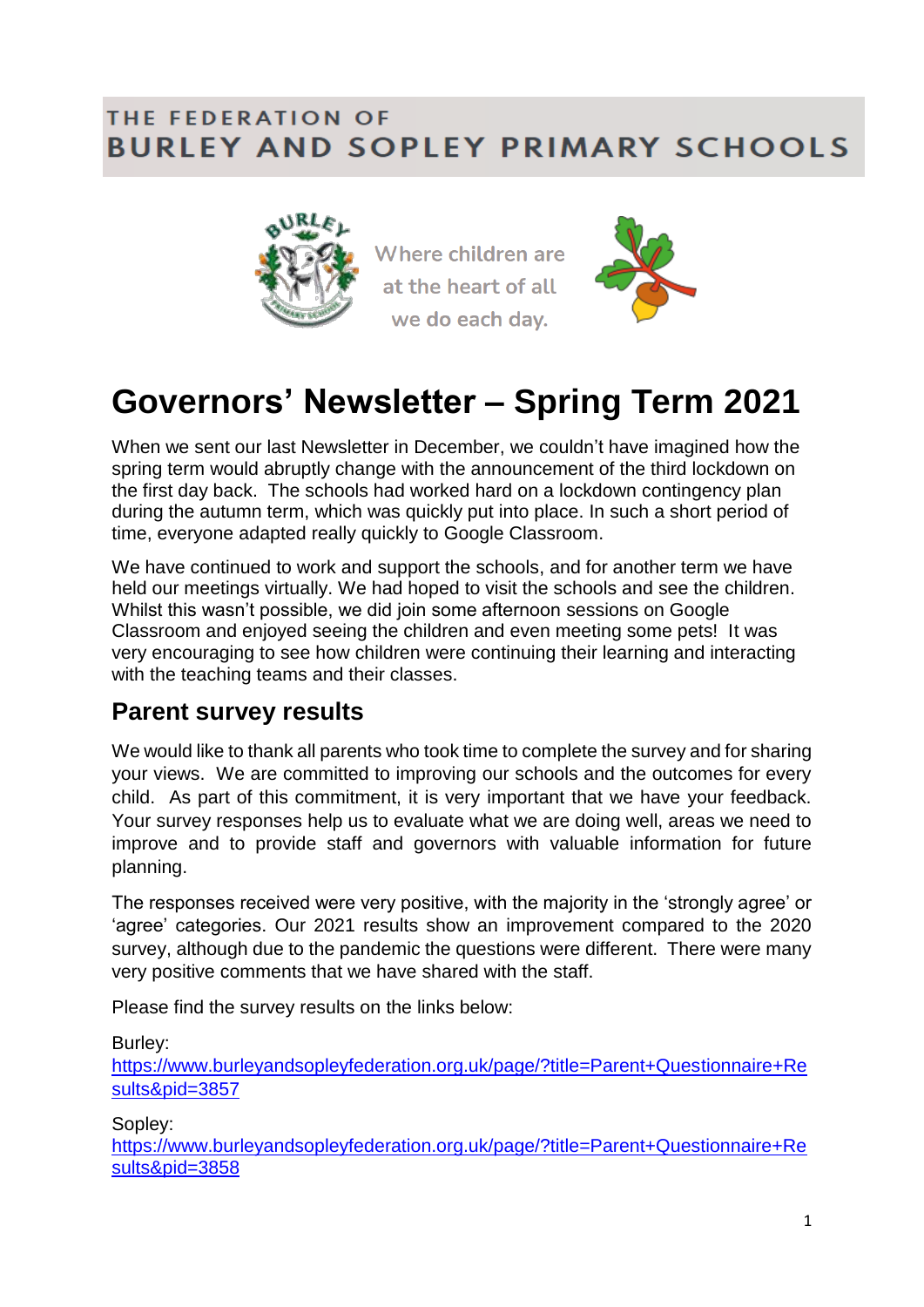## **Resource and Finance**

In the last Newsletter, we looked at the safeguarding and compliance committee and our duty to ensure the schools meet their statutory responsibility and that the children are safe.

One of our three core functions is overseeing the financial performance of the school and making sure its money is well spent. During this term, the budgets from the previous year are reviewed and the new budgets are planned and set. Throughout the year we monitor the financial management of the schools to ensure we safeguard the public money we are responsible for.

How do we do this? We approve and monitor the school's budget and review income and expenditure against the budget throughout the year. We understand how the schools are financed and how the funding and grants should be allocated and spent to ensure the outcomes for all children are improved. We review how resources are helping to achieve the school improvement plans and priorities. We complete and submit the annual Schools Financial Value Standard (SFVS) to ensure we are managing our finances well and to give the Local Authority assurances that secure financial management is in place. We financially benchmark our schools against a number of other schools within the local area. We have a strategy that looks ahead to the next three to five years and ensures it is aligned with the schools' plans for raising standards. The strategy also looks at new ways of working to strengthen the federation and to ensure that the schools are financially viable in the future.

### **Governors' action plan**

Each term, we have an action plan that includes the key areas we need to focus on, which are a combination of our statutory duties and the school improvement plan priorities. This term we have completed the following actions:

- Carried out health and safety site visits to both schools
- Regularly reviewed the COVID-19 risk assessments
- Held a virtual pupil conference with three classes, focusing on on-line safety
- Worked on financial forecasting, budget revision and three-five year planning for sustainability
- Financial benchmarking
- Completion of the SFVS for submission to the Local Authority
- Meeting with the Local Authority to review support for the improvement of teaching and learning in the coming year
- Completed a full IT review
- Completed annual governor self-evaluation
- Met with other local schools to share best practice, peer reviews and to discuss and develop school improvement
- Reviewed our policies, taking into account COVID-19, to ensure that they address the welfare of all members of the school community
- Reviewed and audited the federation and schools' websites
- Governor monitoring visits and virtual meetings in the following areas:
	- $\circ$  Safeguarding health and safety visits to school sites, review of online safety
	- o Google classroom review